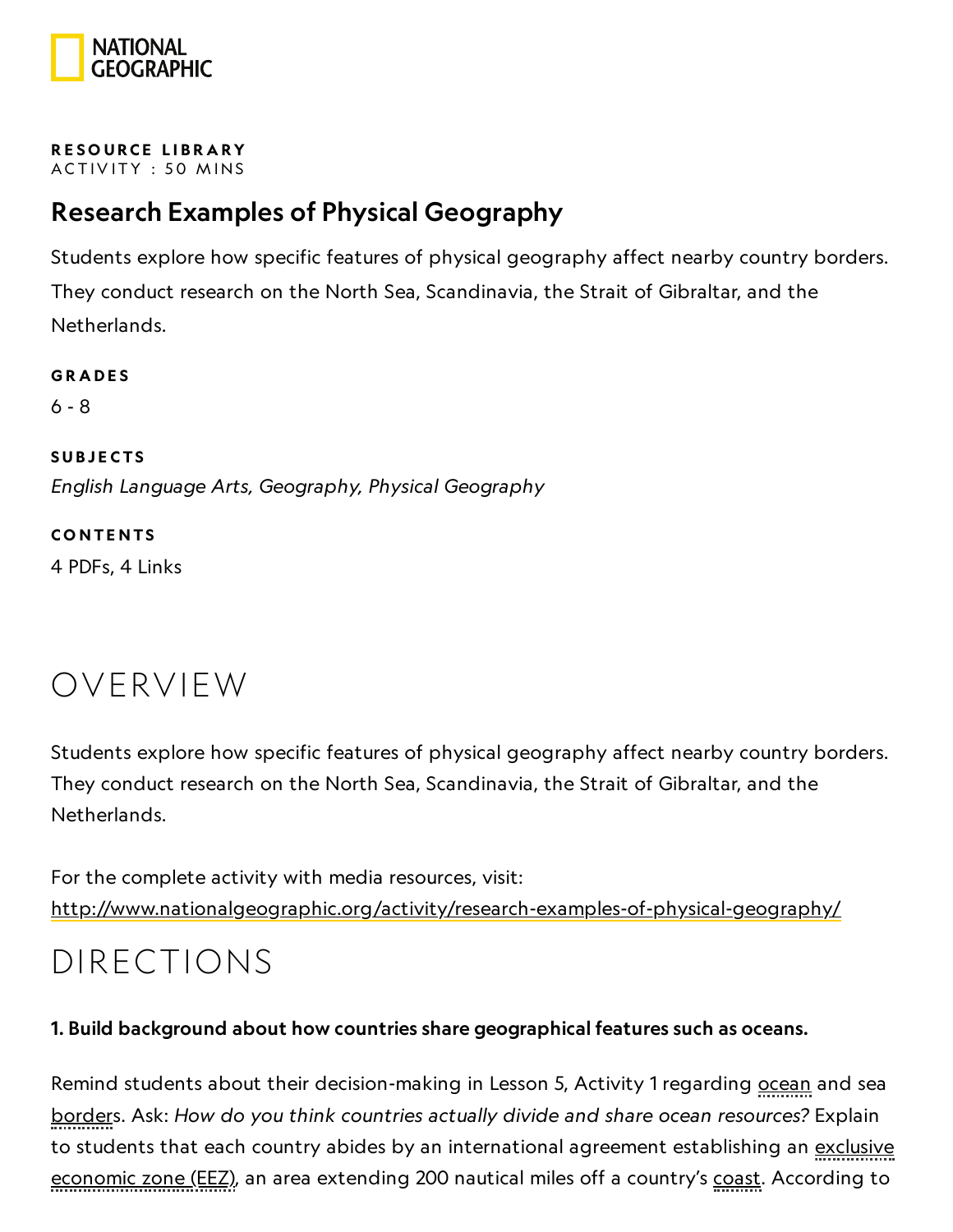this agreement, each country has the right to explore and exploit the living and nonliving things in its EEZ. Ask: How might sharing a geographical feature, like an ocean, or a natural resource within it create problems between the countries that share them? Students may mention disagreements surrounding environmental preservation, distribution of resources, commercial activity, residential and military occupation, and travel and tourism.

#### 2. Have students compare and contrast possible conflicts around specific physical features.

Ask students to keep in mind their ideas about how countries may disagree about sharing ocean resources. Then remind students of what they explored in Lesson 4: Conflict on the Danube. Two countries had to share the Danube River, leading to some conflict. Ask: Do you think the same issues could cause conflict around an ocean? A mountain range? Another physical feature? How are each of these scenarios similar or different? Capture students' ideas on the board.

#### 3. Have students research case studies of countries' disputes over physical geography.

Distribute a copy of the worksheet Physical Geography Research Project to each student. Then divide the class into small groups of four. Assign each group one of the four examples to research, using the provided websites. Give groups maps according to the examples they are assigned:

- Example 1: The North Sea—Map: Major Bodies of Water in Europe
- Example 2: Scandinavia—Map: Physical Map of Scandinavia
- Example 3: Strait of Gibraltar—Map: Major Bodies of Water in Europe
- Example 4: The Netherlands—Map: The Netherlands: Reclaimed Land

Tell students they will become experts on their assigned case study, and will need to be prepared to share their expertise with classmates in Lesson 5, Activity 3 of this unit. Have them turn in their completed worksheets, or publish them in the classroom so students can see or read their classmates' work.

### Modification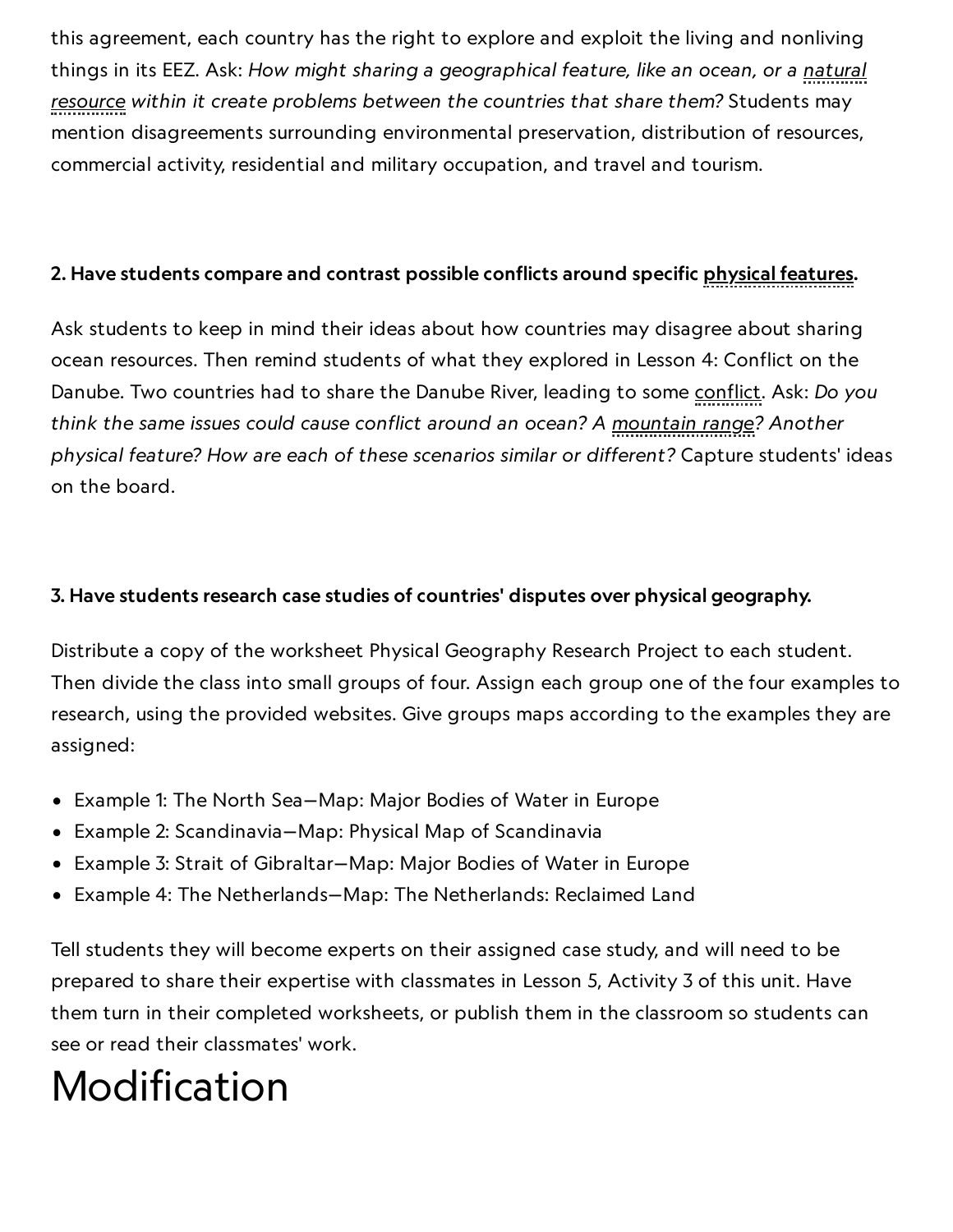If you have limited computers and/or computer availability: Instead of having students research their own project, select one example for the class to explore in depth. Or, select two examples to research as a class and create a chart comparing and contrasting them.

# Modification

In Step 3, have students complete the North Sea (Example 1) research as a whole-class exercise. Then have the class continue with the three remaining case studies, supporting students as needed. Or, have students independently research one of the other three case studies.

### Informal Assessment

Evaluate students' completed Physical Geography Research Project worksheets.

### Extending the Learning

Encourage students to find a new example that is not listed, and research and report on it.

### OBJECTIVES

# Subjects & Disciplines

- English Language Arts Geography
	- Physical [Geography](http://education.nationalgeographic.com/education/encyclopedia/geography/?ar_a=1)

## Learning Objectives

Students will:

• research examples of physical features in Europe that intersect with country borders in interesting ways

# Teaching Approach

Learning-for-use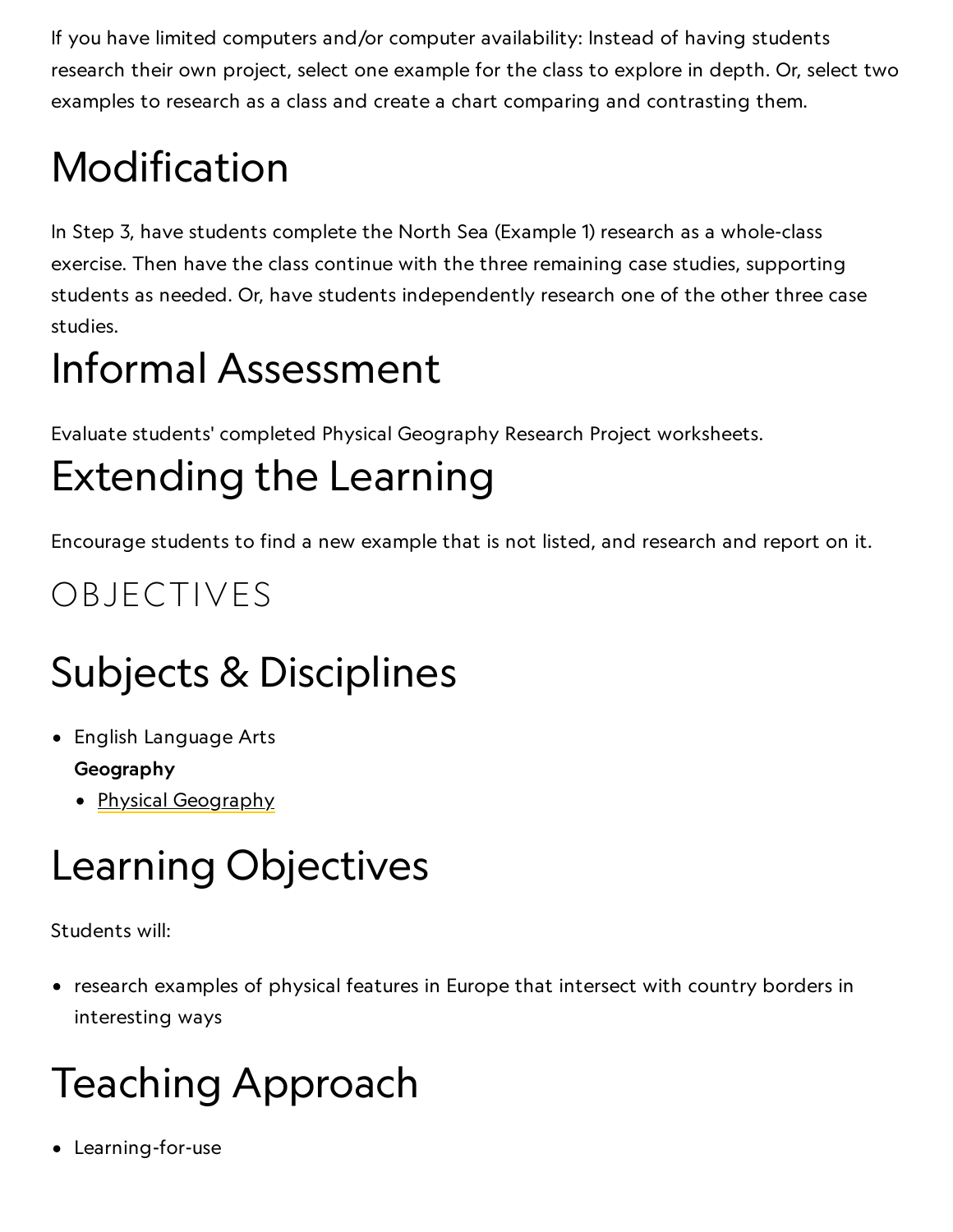## Teaching Methods

- Cooperative learning
- Discussions
- Reading
- Research

### Skills Summary

This activity targets the following skills:

- 21st Century Student Outcomes
	- Information, Media, and Technology Skills
		- [Information, Communications, and](http://www.p21.org/index.php?option=com_content&task=view&id=350&Itemid=120) Technology Literacy
	- Learning and Innovation Skills
		- [Communication](http://www.p21.org/index.php?option=com_content&task=view&id=261&Itemid=120) and Collaboration
- Critical Thinking Skills
	- Analyzing
	- Remembering
	- Understanding
- Geographic Skills
	- Acquiring [Geographic](https://www.nationalgeographic.org/geographic-skills/2/) Information
	- Analyzing [Geographic](http://education.nationalgeographic.com/education/geographic-skills/4/?ar_a=1) Information

### National Standards, Principles, and Practices

#### NATIONAL COUNCIL FOR SOCIAL STUDIES CURRICULUM STANDARDS

• [Theme](http://www.socialstudies.org/standards/strands#III) 3:

People, Places, and Environments

• [Theme](http://www.socialstudies.org/standards/strands#VIII) 8:

Science, Technology, and Society

#### NATIONAL GEOGRAPHY STANDARDS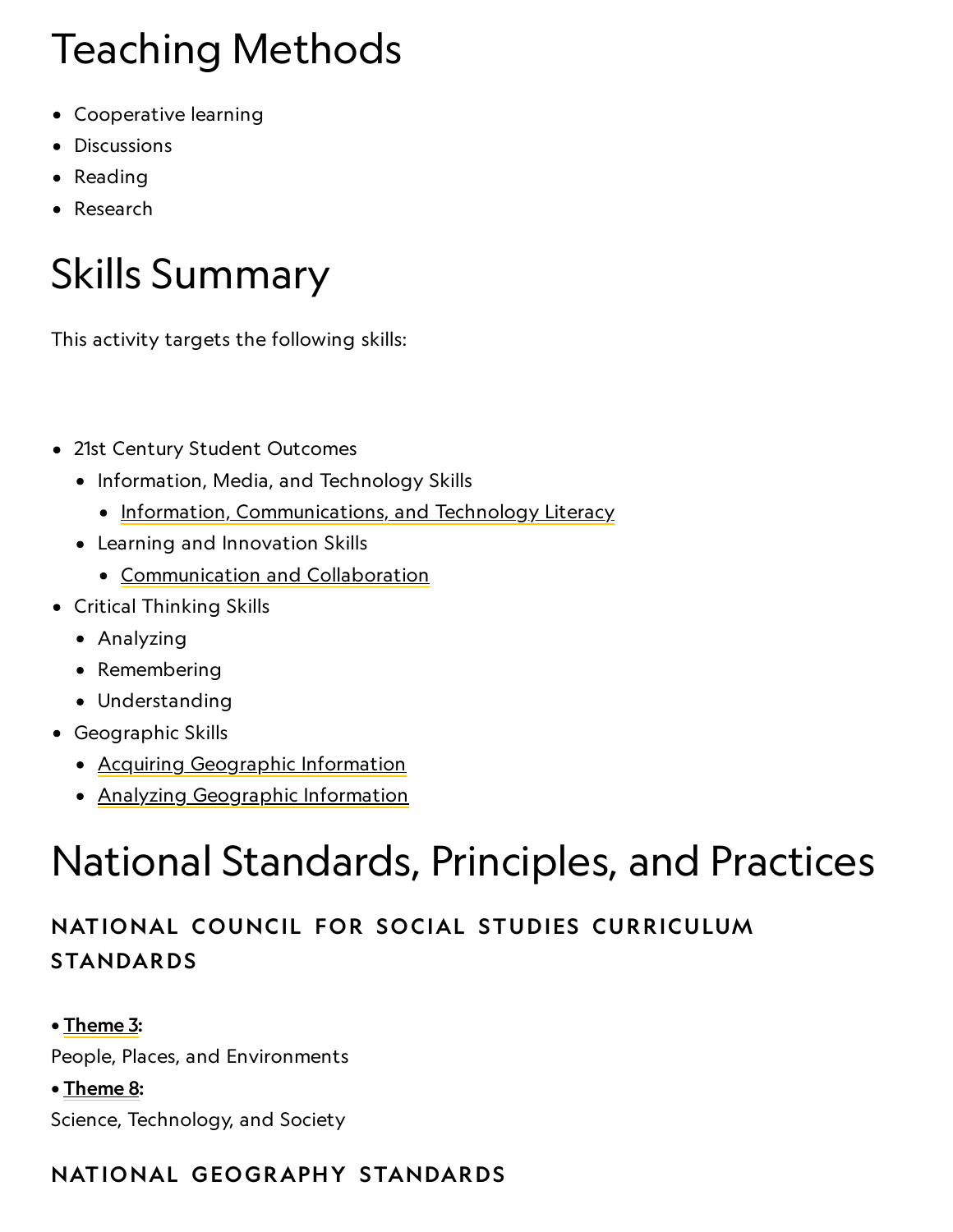#### • [Standard](https://www.nationalgeographic.org/education/standards/national-geography-standards/1/) 1:

How to use maps and other geographic representations, geospatial technologies, and spatial thinking to understand and communicate information

#### • [Standard](https://www.nationalgeographic.org/education/standards/national-geography-standards/13/) 13:

How the forces of cooperation and conflict among people influence the division and control of Earth's surface

#### • [Standard](https://www.nationalgeographic.org/education/standards/national-geography-standards/14/) 14:

How human actions modify the physical environment

#### • [Standard](https://www.nationalgeographic.org/education/standards/national-geography-standards/16/) 16:

The changes that occur in the meaning, use, distribution, and importance of resources

#### ISTE STANDARDS FOR STUDENTS (ISTE STANDARDS\*S)

#### • [Standard](http://www.iste.org/standards/nets-for-students) 2:

Communication and Collaboration

#### • [Standard](http://www.iste.org/standards/ISTE-standards/standards-for-students) 3:

Research and Information Fluency

#### Preparation

#### What You'll Need

#### **MATERIALS YOU PROVIDE**

- Pencils
- Pens

#### REQUIRED TECHNOLOGY

- Internet Access: Required
- Tech Setup: 1 computer per classroom, Projector

#### PHYSICAL SPACE

Classroom

#### GROUPING

Large-group instruction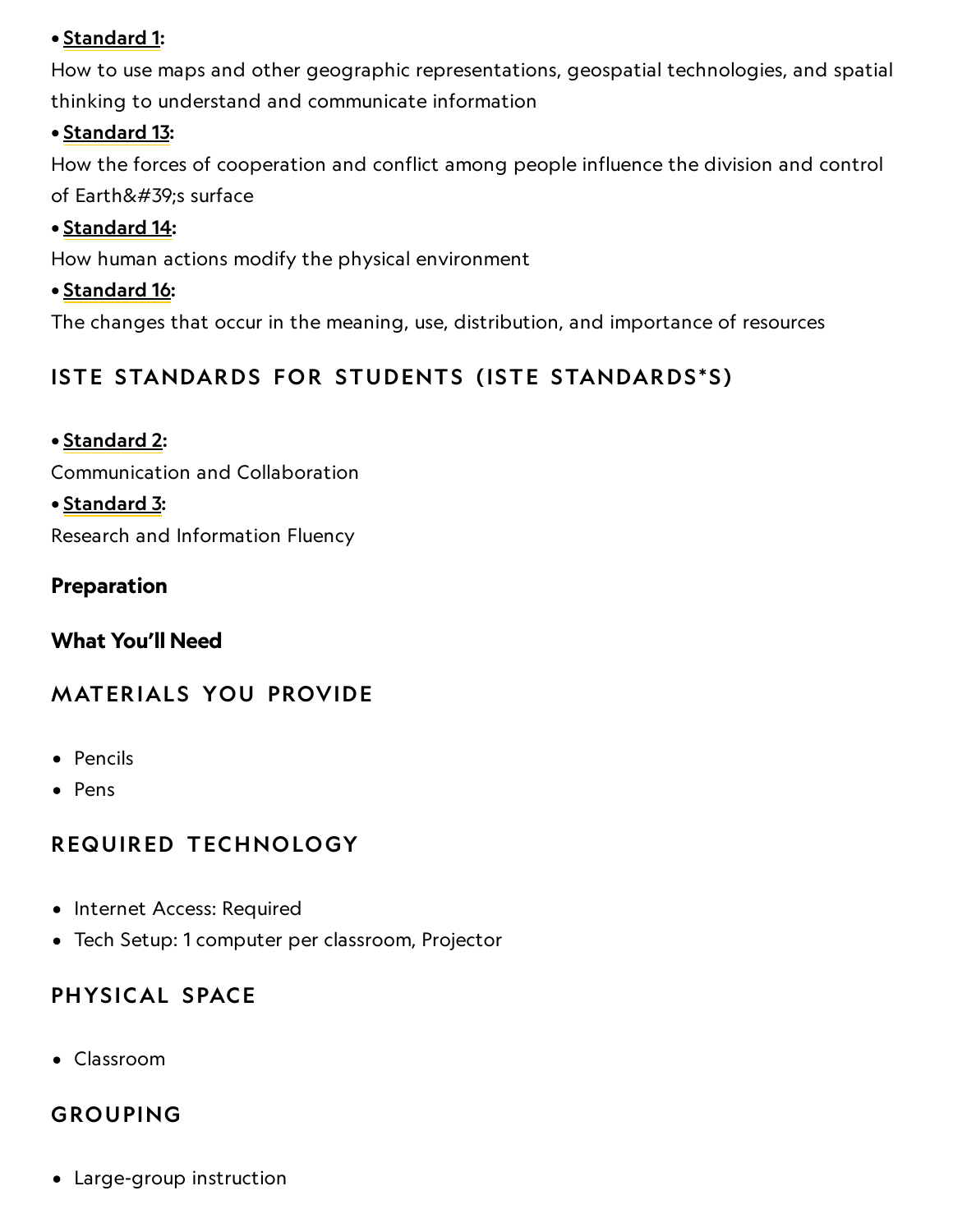• Small-group instruction

#### OTHER NOTES

Depending on the depth of the research, this activity could take one class period or up to several days.

### BACKGROUND & VOCABULARY

### Background Information

Countries with ocean or sea borders have some control over a limited area extending into the ocean from their coastal borders. The United Nations Convention on the Law of the Sea was signed on December 10, 1982. According to it, every coastal country can establish an exclusive economic zone (EEZ) extending 370 kilometers (200 nautical miles) from shore. Within the EEZ, a coastal country has exclusive rights to the oil, gas, and other natural resources in the seabed up to 200 nautical miles from shore. Oil was discovered in the North Sea in the 1960s. Oil is one of the most valuable resources taken from the ocean today. The claim had to be divided among the many countries that border the North Sea—the United Kingdom, France, Belgium, the Netherlands, Germany, Denmark, and Norway.

A peninsula is a piece of land jutting out into a lake or into the ocean. Because they are surrounded on three sides by water, peninsulas usually have long coastlines. "Peninsula" comes from two Latin words, which together mean "almost an island." The Scandinavian Peninsula in northern Europe is one physical feature where there are three countries: Finland, Norway, and Sweden.

A strait is a narrow passage of water that connects two larger bodies of water. One of the best known is the Strait of Gibraltar, which links the Mediterranean Sea and the Atlantic Ocean. Historically, straits have had great strategic importance. Whoever controls a strait is likely to control the sea routes of an entire region. The countries controlling the Strait of Gibraltar control the flow of traffic into an out of the Mediterranean Sea.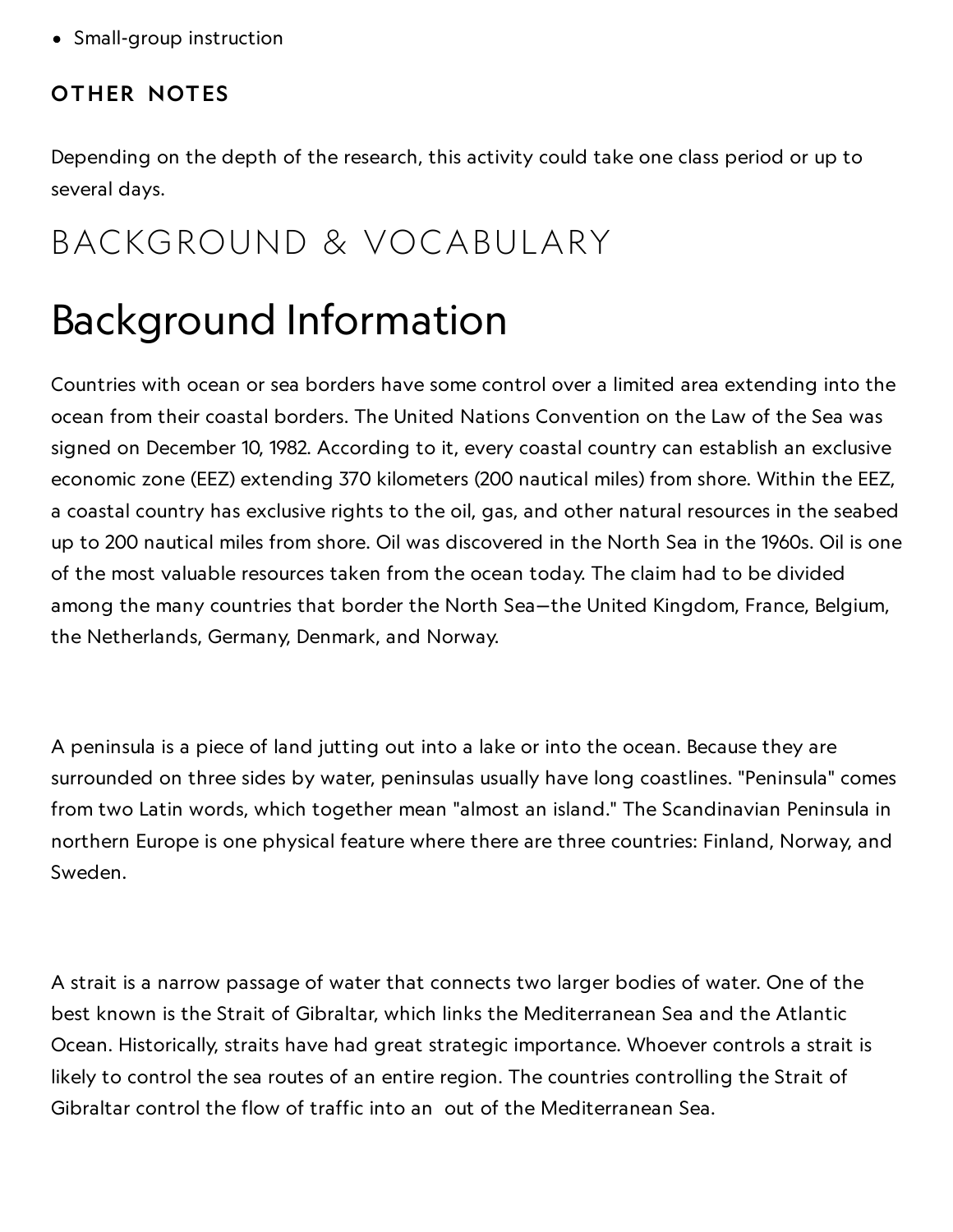The edge of land that borders the ocean along a continent or an island is called the coast, or seacoast. Most people think of coasts as fixed, enduring boundaries that mark the land's end. Yet all coasts are constantly changing in an endless battle with the ocean. In some areas of Europe, countries struggle with their water borders. They have had to erect barriers against the ocean to prevent coastal flooding caused by high winds and tides or by seismic sea waves called tsunami. For 800 years, the Netherlands has been successfully fighting against the North Sea to keep its coastline. Sixty-five percent of the Netherlands would be underwater today if it were not for the dikes constructed by humans.

# Prior Knowledge

### $\Box$ Recommended Prior Activities

• None

### Vocabulary

| Term               | Part of | <b>Definition</b>                                                                           |
|--------------------|---------|---------------------------------------------------------------------------------------------|
|                    |         | <b>Speech</b>                                                                               |
| border             | noun    | natural or artificial line separating two pieces of land.                                   |
| coast              | noun    | edge of land along the sea or other large body of water.                                    |
| conflict           | noun    | a disagreement or fight, usually over ideas or procedures.                                  |
| country            | noun    | geographic territory with a distinct name, flag, population, boundaries,<br>and government. |
| exclusive          |         | zone extending 200 nautical miles off a country's coast. A country has                      |
| economic zone noun |         | the right to explore and exploit the living and nonliving things in its                     |
| (EEZ)              |         | EEZ.                                                                                        |
| mountain           | noun    | series or chain of mountains that are close together.                                       |
| range              |         |                                                                                             |
| natural            | noun    | a material that humans take from the natural environment to survive, to                     |
| resource           |         | satisfy their needs, or to trade with others.                                               |
| ocean              | noun    | large body of salt water that covers most of the Earth.                                     |
| physical           | noun    | naturally occurring geographic characteristics.                                             |
| features           |         |                                                                                             |